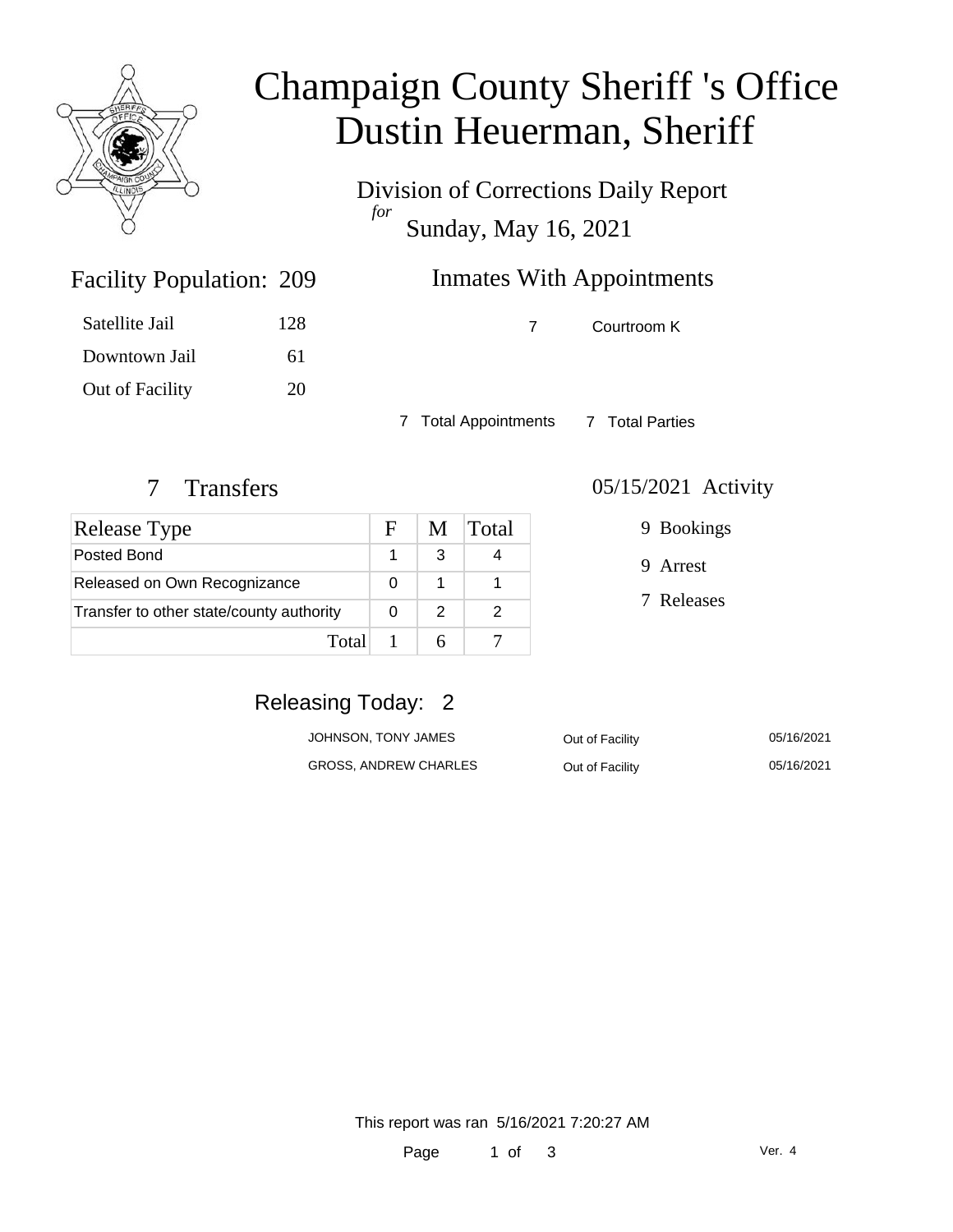

# Champaign County Sheriff 's Office Dustin Heuerman, Sheriff

Division of Corrections Daily Report *for* Sunday, May 16, 2021

#### Custody Status Count

Electronic Home Dentention 19

Felony Arraignment 7

- Felony Pre-Sentence 7
- Felony Pre-Sentence DUI 1
	- Felony Pre-Trial 111
- Felony Sentenced CCSO 4
- Felony Sentenced IDOC 34
	- Hold Sentenced IDOC 2
- Misdemeanor Arraignment 5
	- Misdemeanor Pre-Trial 5
		- Petition to Revoke 4
		- Remanded to DHS 8
			- Traffic Pre-Trial 1
	- Traffic Sentenced CCSO 1
		- Total 209

This report was ran 5/16/2021 7:20:27 AM